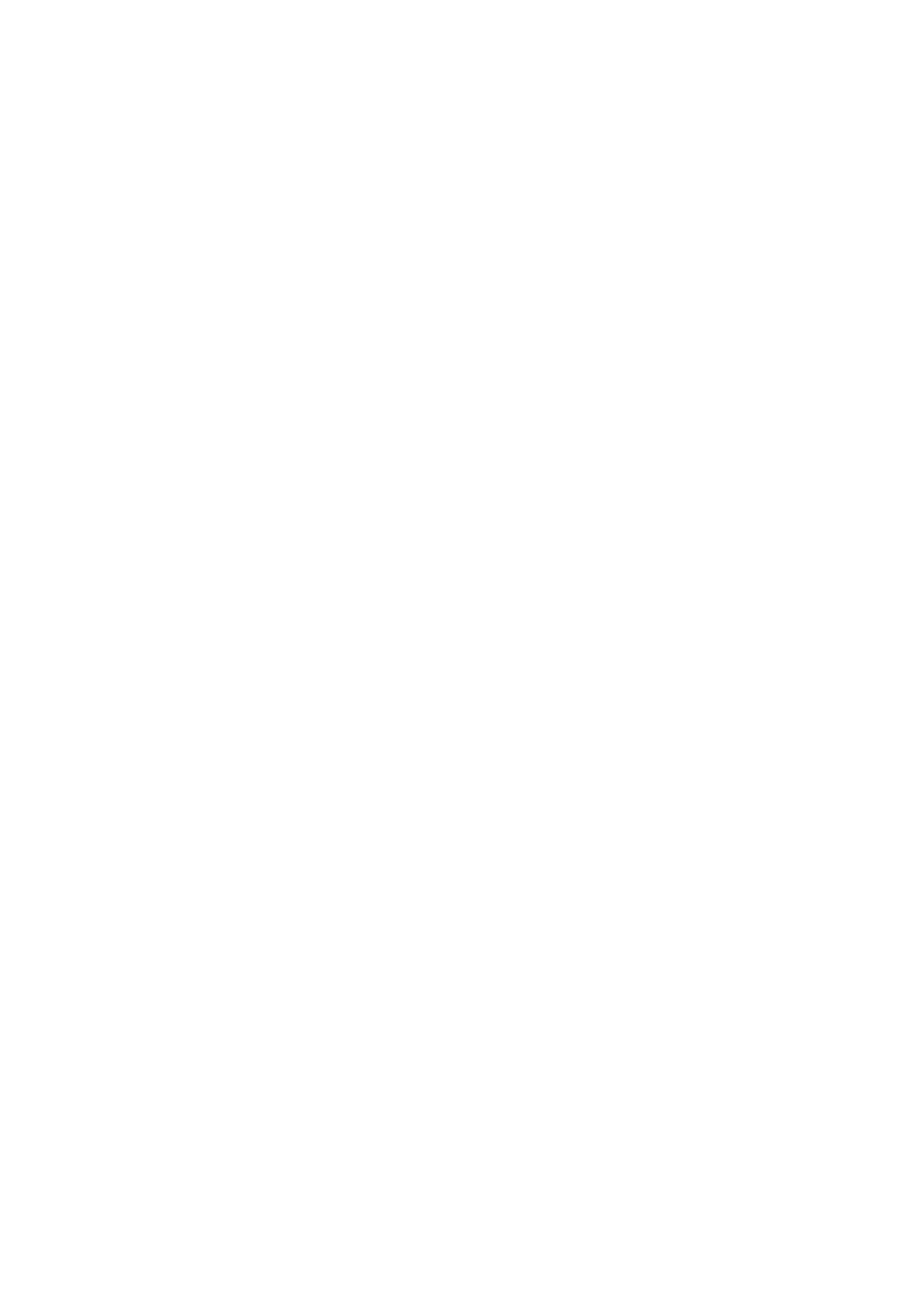

Ellan Vannin

## **CENTRAL REGISTRY ACT 2018**

## Index

| Section                            |                           | Page |
|------------------------------------|---------------------------|------|
| 1                                  |                           |      |
| $\overline{2}$                     |                           |      |
| 3                                  |                           |      |
| $\overline{4}$                     |                           |      |
| 5                                  |                           |      |
| 6                                  |                           |      |
| 7                                  |                           |      |
|                                    | <b>SCHEDULE</b>           | 9    |
|                                    | <b>ENACTMENTS AMENDED</b> | 9    |
|                                    | <b>ENDNOTES</b>           | 24   |
| <b>TABLE OF ENDNOTE REFERENCES</b> |                           |      |

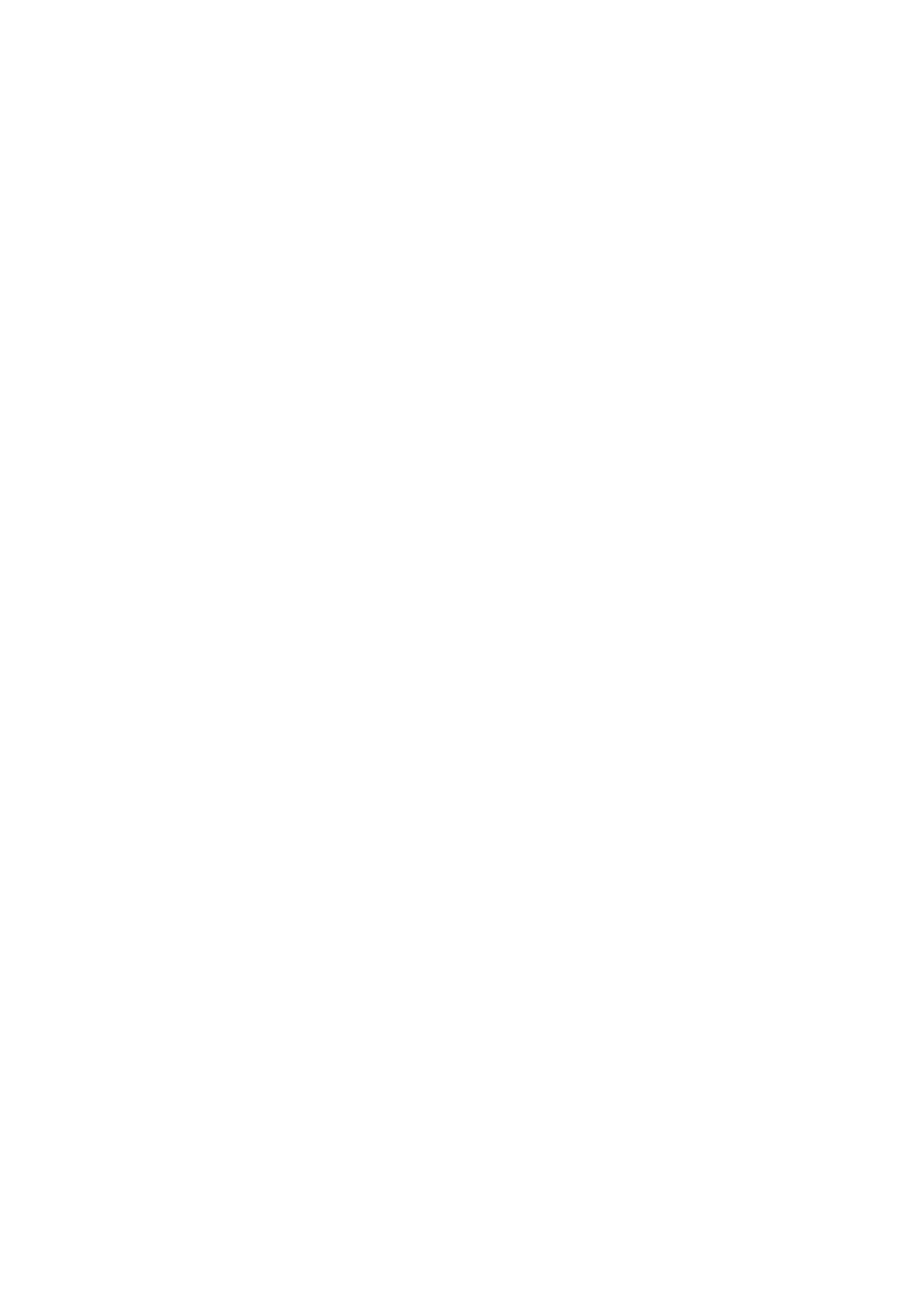

Ellan Vannin

## **CENTRAL REGISTRY ACT 2018**

| Signed in Tynwald:     | 17 July 2018 |
|------------------------|--------------|
| Received Royal Assent: | 17 July 2018 |
| Announced to Tynwald:  | 17 July 2018 |

**AN ACT** to establish the Central Registry; to create the office of Registrar General; to transfer certain functions of the General Registry to the Central Registry, the Registrar General and the Treasury; to make minor amendments to the law on the registration of interests in land; to provide for the Criminal Injuries Compensation Scheme; and for connected purposes.

**BE IT ENACTED** by the Queen's Most Excellent Majesty, by and with the advice and consent of the Council and Keys in Tynwald assembled, and by the authority of the same, as follows: —

#### <span id="page-4-0"></span>**1 Short title**

The short title of this Act is the Central Registry Act 2018.

#### <span id="page-4-1"></span>**2 Commencement**

- (1) This Act comes into operation on such day or days as the Council of Ministers may by order appoint.**<sup>1</sup>**
- (2) An order under this section may make such consequential, incidental, supplemental and transitional provision as appears to the Council of Ministers necessary or expedient.
- (3) Before making an order under this section, the Council of Ministers must consult the Clerk of the Rolls.

## <span id="page-4-2"></span>**3 Interpretation**

- $(1)$  In this Act  $-$ 
	- (a) **"the 2015 Act"** means the *Public Services Commission Act 2015*;
	- (b) "**employee of the Commission**" has the meaning given by section 7(1) of the 2015 Act;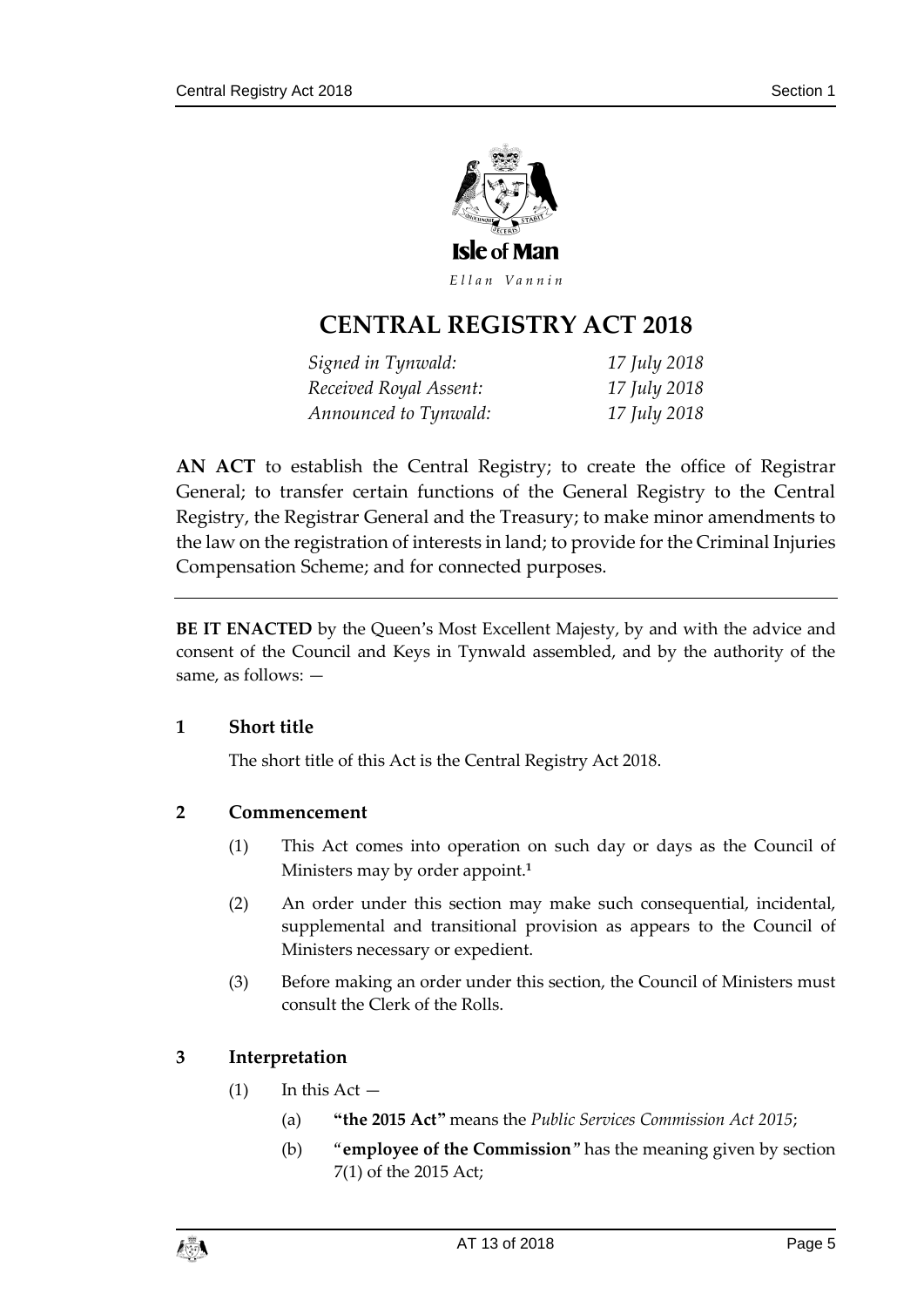- (c) "**the Registrar General**" means the office constituted by section [4](#page-5-0) of this Act and, so far as is necessary, includes the person for the time being holding that office under section [4\(2\)](#page-5-1)
- (d) "**stationed employer**" has the meaning given by section 3 of the 2015 Act.
- (2) For the meaning of  $-$

"**assigned employees**" see section 5;

"**the Central Registry**" see section [4\(7\)](#page-5-2)

"**the Principal Registry**" see section [4\(5\);](#page-5-3) and

"**relevant functions**" see section 5.

#### <span id="page-5-0"></span>**4 The Registrar General and the Central Registry**

- (1) There shall be an office of Registrar General with perpetual succession and a common seal.
- <span id="page-5-1"></span>(2) The Public Services Commission shall appoint a person who is an employee of the Commission to be the Registrar General.
- (3) The Department for Enterprise shall be the stationed employer (within the meaning of section 3(1) of the *Public Services Commission Act 2015*) of —
	- (a) the Registrar General; and
	- (b) any person serving on the Registrar General's staff
		- (i) in any of the registries mentioned in subsection  $(8)(a)$  to  $(d)$ ; or
		- (ii) in the Public Record Office.
- (4) Judicial notice shall be taken of the common seal of the Registrar General.
- <span id="page-5-3"></span>(5) Information contained in records for which the Registrar General is responsible, other than records deposited under the *Public Records Act 1999,* is to be accessible (whether in physical or electronic form) at premises maintained for that purpose called "**the Principal Registry**".
- (6) Subsection [\(5\)](#page-5-3) is subject to any requirement as to confidentiality, whether imposed by statute or otherwise, precluding the disclosure of any particular information or information of a particular class.

*Example: the Gender Recognition Register needs to be kept by virtue of paragraph 1(1) of Schedule 1 to the Gender Recognition Act 2009, but paragraph 1(3) of that Schedule provides that it is not to be open to public inspection or search.*

- <span id="page-5-2"></span>(7) Subject to any directions given by the Department for Enterprise under the *Public Services Commission Act 2015*, the Registrar General is to be responsible for the management of the office of the Government known as the "**Central Registry**".
- (8) The Central Registry shall comprise, —

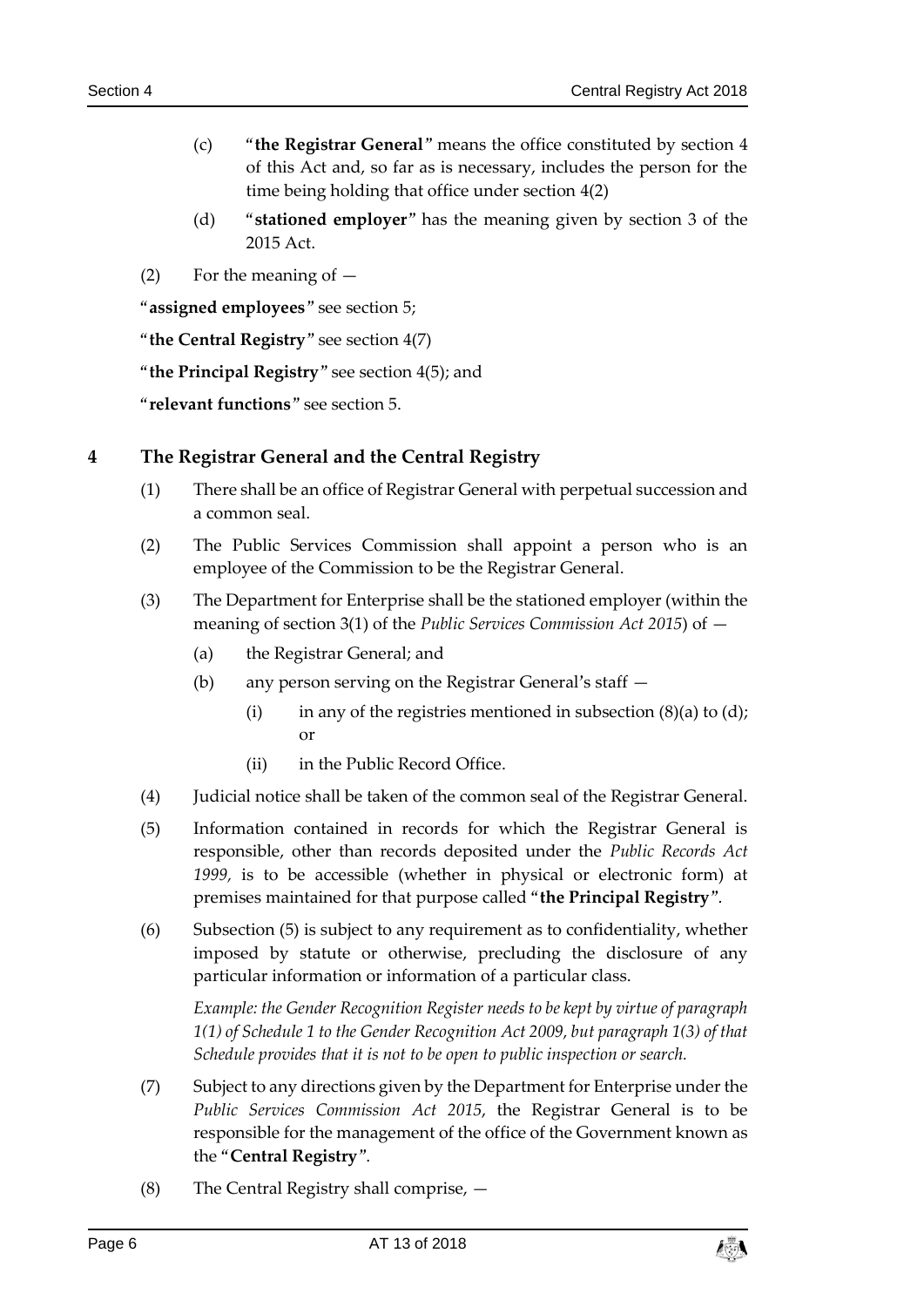- (a) the Civil Registry;
- (b) the Companies Registry;
- (c) the Deeds Registry; and
- (d) the Land Registry.
- (9) The Registrar General is also responsible for oversight of the Public Record Office.
- (10) For the sake of clarity  $-$
- "**the Civil Registry**" means that part of the Central Registry which deals with the registration of adoptions, births, civil partnerships, deaths, gender recognition changes and marriages;
- "**the Companies Registry**" means that part of the Central Registry which is responsible for the registration of, —
	- (a) business names under the Registration of Business Names Acts 1918 and 1954;
	- (b) industrial and provident societies, and building societies, under the *Industrial and Building Societies Act 1892*;
	- (c) companies within the meaning of the *Companies Act 1931;*
	- (d) companies continued in the Island under Part 1 of the *Companies (Transfer of Domicile) Act 1998* or section 162 of the *Companies Act 2006*;
	- (e) companies within the meaning of the *Companies Act 2006*;
	- (f) companies re-registered in the Island under Part IX of the *Companies Act 2006*;
	- (g) foreign companies within the meaning of the *Companies Act 2006;*
	- (h) foreign companies registered under the *Foreign Companies Act 2014;*
	- (i) foundations within the meaning of the *Foundations Act 2011*;
	- (j) incorporated cell companies and incorporated cells, in each case within the meaning of the *Incorporated Cell Companies Act 2010*;
	- (k) limited liability companies to which the *Limited Liability Companies Act 1996* applies;
	- (l) limited partnerships registered under section 48 of the *Partnership Act 1909*;
	- $(m)$  protected cell companies within the meaning of,  $-$ 
		- (i) the *Protected Cell Companies Act 2004*; or
		- (ii) the *Companies Act 2006;*
- "**the Deeds Registry**" means that part of the Central Registry in which deeds are registered under the *Registration of Deeds Act 1961*;
- "**the Land Registry**" means that part of the Central Registry maintained under section 1 of the *Land Registration Act 1982* (as substituted by this Act); and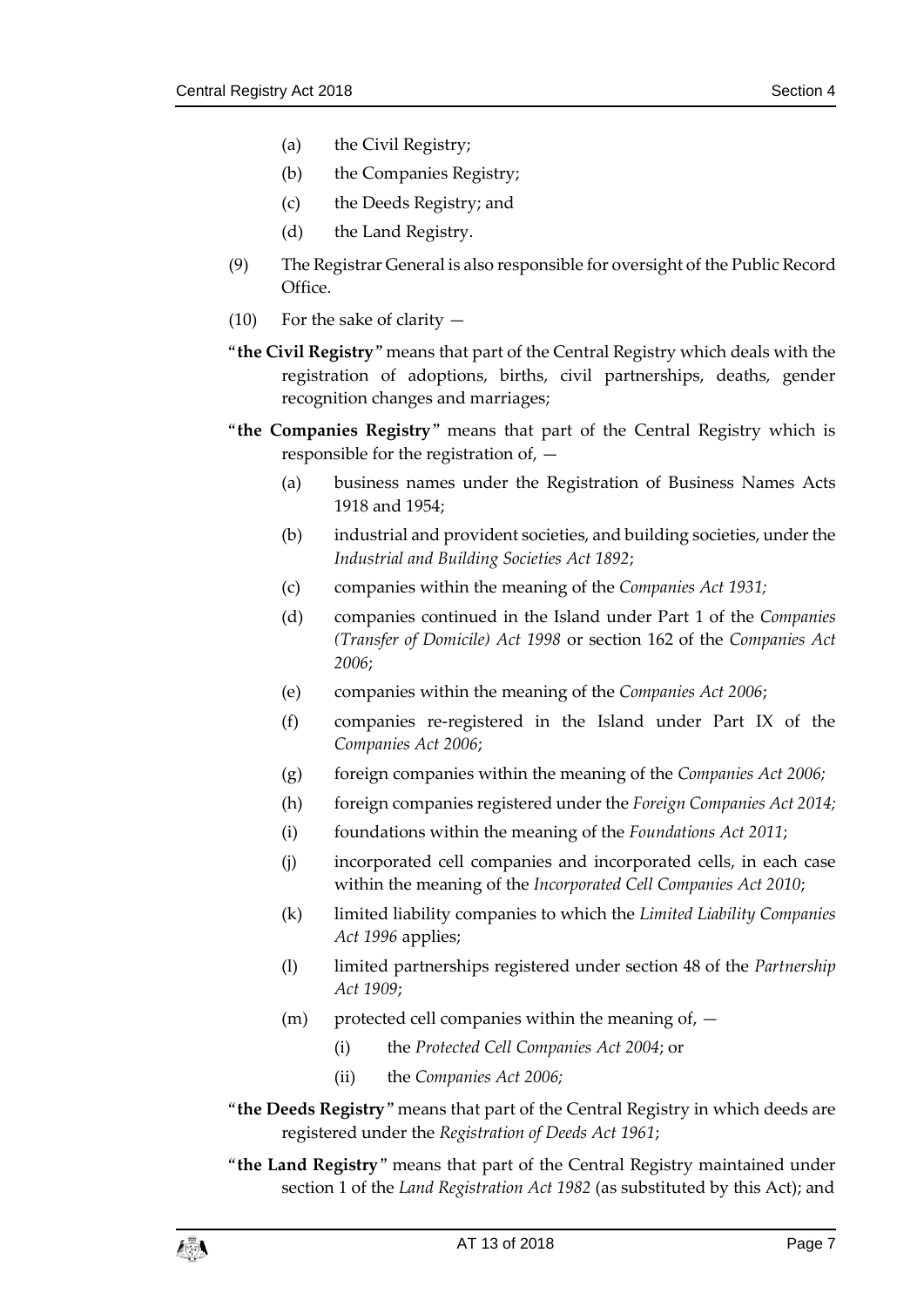"**the Public Record Office**" means that part of the Central Registry maintained under section 1 of the *Public Records Act 1999* (as substituted by this Act).

#### <span id="page-7-0"></span>**5 Assignment of staff**

The Public Service Commission must assign employees of the Commission ("**assigned employees**") to assist the Registrar General in the performance of his or her functions ("**relevant functions**").

### <span id="page-7-1"></span>**6 Delegation of functions – general**

- (1) The Registrar General may delegate any relevant functions, but may delegate them only to, —
	- (a) an assigned employee; or
	- (b) a person who is, or is employed by, a body corporate (including, in particular, a local authority) with which the Registrar General has entered into a contract for the provision of services to the Registrar General.
- (2) Before delegating a function under subsection (1)(b) the Registrar General must be satisfied that adequate arrangements exist to prevent the unauthorised disclosure of information for which the Registrar General is responsible.
- (3) For the sake of clarity, the Registrar General remains responsible for the safe keeping of any document or information entrusted to the Registrar General even though a function is delegated under subsection (1)(b).

## <span id="page-7-2"></span>**7 Schedule**

The Schedule makes amendments to Manx enactments —

- (a) in connection with the creation of the office of the Registrar General and the Central Registry and the transfer of other functions of the General Registry;
- (b) in connection with rights of pre-emption in respect of land; and
- (c) in connection with compensation for criminal injuries (functions in connection with which are currently exercised by the Chief Registrar and the General Registry).

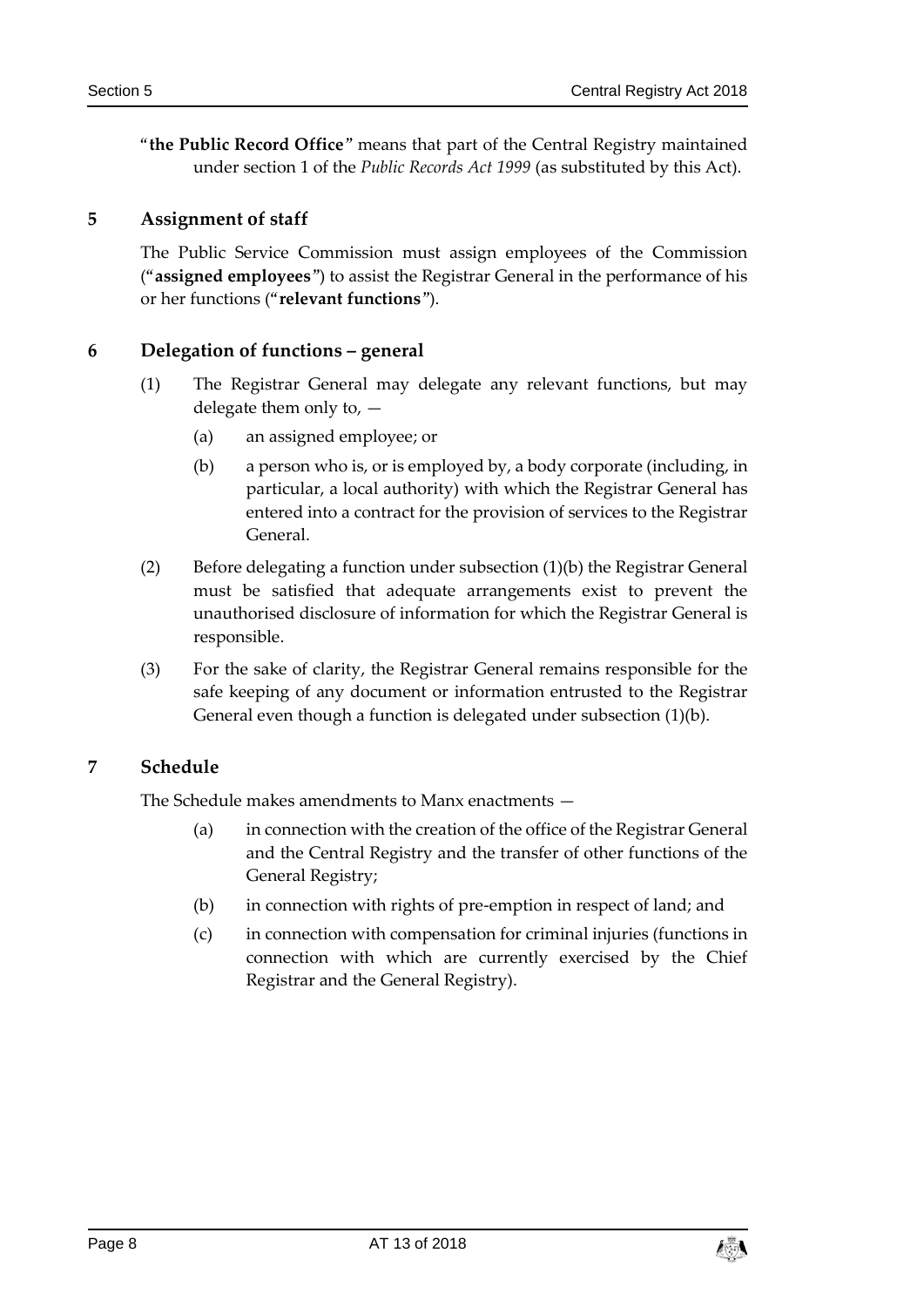#### **SCHEDULE**

#### **ENACTMENTS AMENDED**

[Section [7\]](#page-7-2)

#### <span id="page-8-1"></span><span id="page-8-0"></span>**1 Acquisition of Land Act 1984**

- (1) The *Acquisition of Land Act 1984* is amended as follows.
- $\text{(2)}$  In section  $30A(9)$  -
	- (a) [Amended paragraph (a)]
	- (b) [Amended paragraph (b)]
- (3) [Amended paragraph 1(2) in Schedule 2]

#### **2 Administration of Estates Act 1990**

[Amended sections  $46(3)$  and  $47(5)$ ]

#### **3 Adoption Act 1984**

- (1) The *Adoption Act 1984* is amended as follows.
- (2) In section 38 (Adopted Children Register)—
	- (a) [Amended subsection (1)]
	- (b) [Amended subsection (2)]
	- (c) [Amended subsection (3)]
	- (d) [Amended subsections  $(4)$  and  $(5)$ ]
- $(3)$  In section 39
	- (a) [Amended subsections  $(1)$  and  $(2)$ ]
	- (b) [Amended subsections  $(4)$ ,  $(5)$  and  $(6)$ ]
	- (c) [Amended subsection  $(6)$  and inserted paragraph  $(6)(b)$ ]
	- (d) [Amended subsection (6A)]
	- (e) [Amended subsection (7)]
- (4) In Schedule 2
	- (a) [Amended paragraphs 1(1), (3) and (4), 2(1), 4(2), (3) and (5) and 6]
	- (b) [Amended paragraph 1]
	- (c) [Amended paragraph 2(1), substituted paragraph 2(2) and inserted paragraph 2(2A)]
	- (d) [Substituted paragraph 3(1)]
	- (e) [Amended paragraph 3(2) and (3)]
	- $(f)$  [Amended paragraph 3(4)]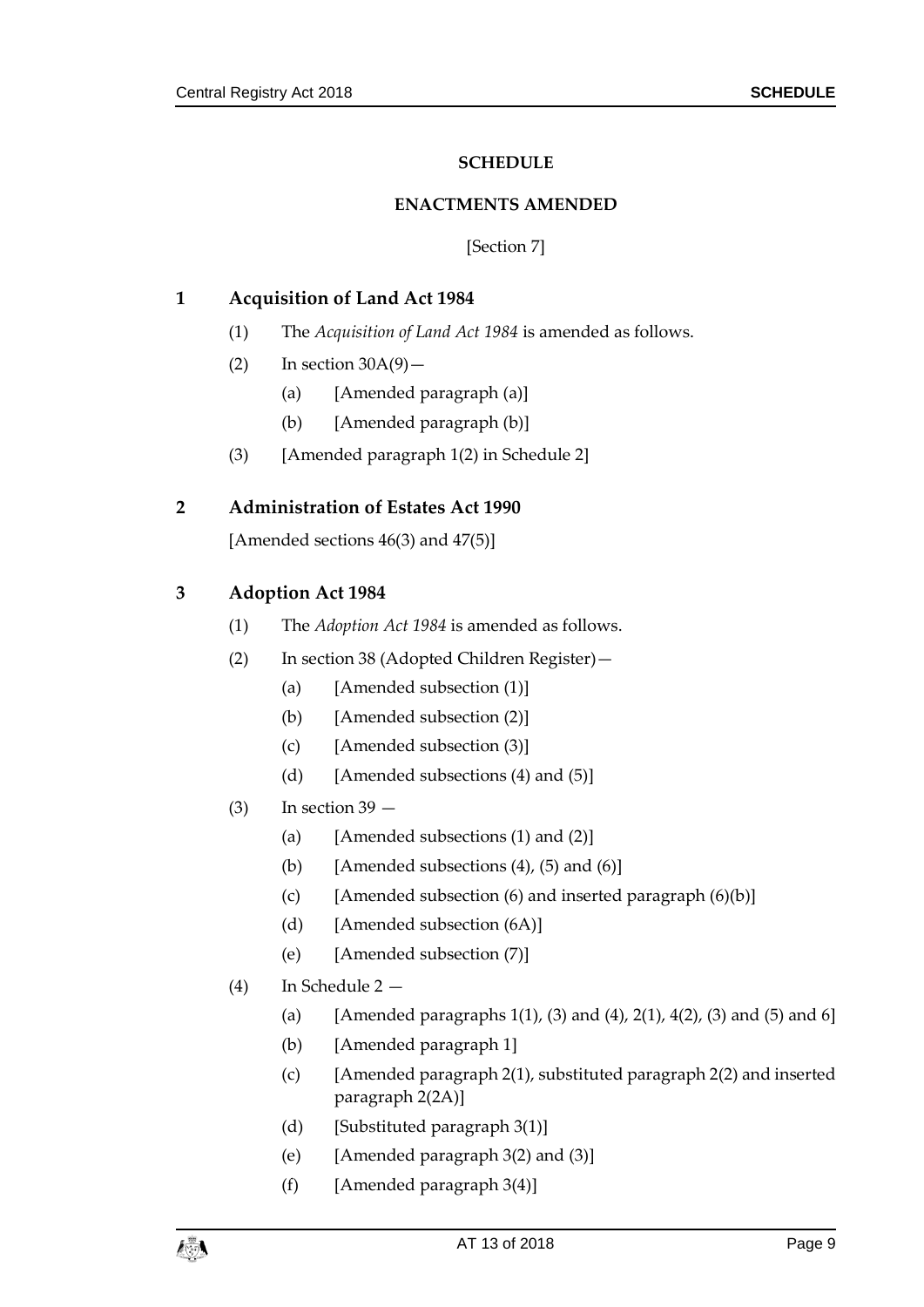- (g) [Amended paragraph 4(1)]
- (h) [Amended paragraph 4(2)(b)]
- (i) [Amended paragraph  $4(4)$ ]
- $(i)$  [Inserted paragraph  $4(4A)$ ]
- (k) [Inserted cross heading and paragraph 6A]
- (i) [Substituted paragraph 7]

#### **4 Bail Act 1952**

[Amended sections 8 and 9 of the *Bail Act 1952*]

#### **5 Charities Act 1986**

[Amended section 3(2)(b) and (4) of the *Charities Act 1986*]

#### **6 Charities Registration Act 1989**

- (1) The *Charities Registration Act 1989* is amended as follows.
- (2) [Amended section 2(1) and  $(2)$ ]
- (3) [Amended section 3]
- (4) [Amended section 4(3)]
- (5) [Amended section 5(6)]
- (6) [Amended section  $12(a)$  and  $(c)$ ]
- $(7)$  In section  $13 -$ 
	- (a) [Amended subsection(1)(a)]
	- (b) [Repealed subsection (6)]
	- (c) [Amended section heading]

#### **7 Children and Young Persons Act 2001**

[Amended paragraph 12(2) of Schedule 1 to the *Children and Young Persons Act 2001*]

#### **8 Churchwardens Measure (Isle of Man) 2013**

[Amended section 10(6) of the *Churchwardens Measure (Isle of Man) 2013*]

## **9 Civil Partnership Act 2011**

- (1) The *Civil Partnership Act 2011* is amended as follows.
- (2) [Amended section 7]
- (3) [Amended section 11(4)]

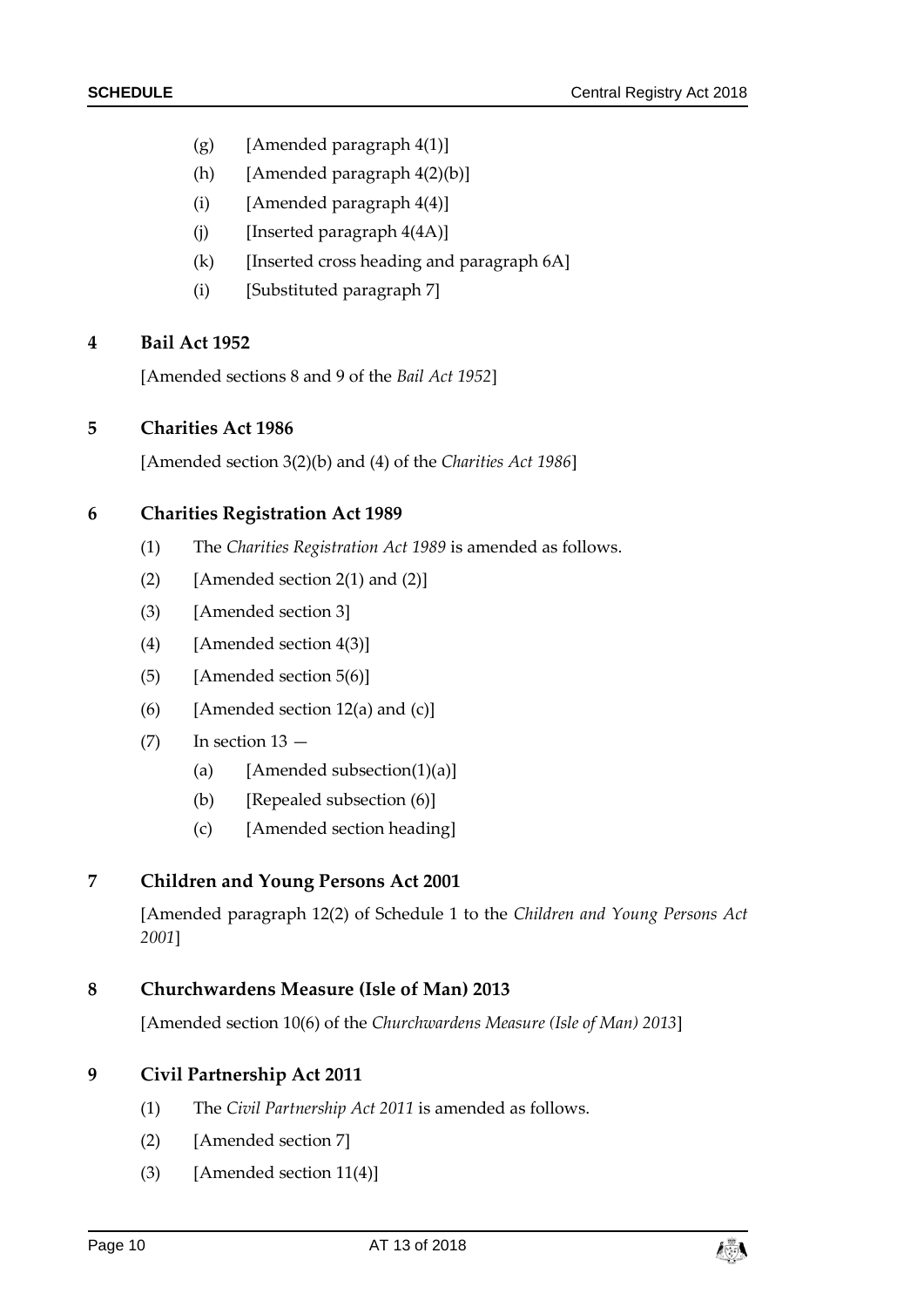- (4) [Amended section 13]
- (5) [Amended section 23]
- $(6)$  In section 24
	- (a) [Substituted subsection (1)]
	- (b) [Amended subsection (3)]
	- (c) [Amended the heading]
- $(7)$  In section  $25 -$ 
	- (a) [Amended subsection (2)]
	- (b) [Amended subsection (3)]
	- (b) [Amended subsections  $(4)$  and  $(6)$ ]
	- (c) [Amended subsection (7)]
	- (d) [Amended the heading]
- (8) [Amended section 26]
- (9) [Amended section 27]
- $(10)$  In section 27A  $-$ 
	- (a) [Amended subsection (1)]
	- (b) [Amended subsection (2)(e)]
	- (c) [Amended subsection (5)]
- (11) [Amended section 28 and the section heading]
- (12) [Substituted section 32 (1)(e)]
- $(13)$  In section 34
	- (a) [Amended subsection  $(2)(d)$  and  $(e)$ ]
	- (b) [Amended subsection (3)]
- (14) [Inserted section 79A]
- (15) [Amended paragraph 3(3)(a) of Schedule 2]

#### **10 Civil Registration Act 1984**

- (1) [Amended the provisions in the *Civil Registration Act 1984* mentioned in subparagraph (2)]
- (2) The provisions are —

```
section 2(5) and (6) 
section 9(1)
section 10(5)(a)section 13(2)
section 16(1)
section 17(1) to (4)
```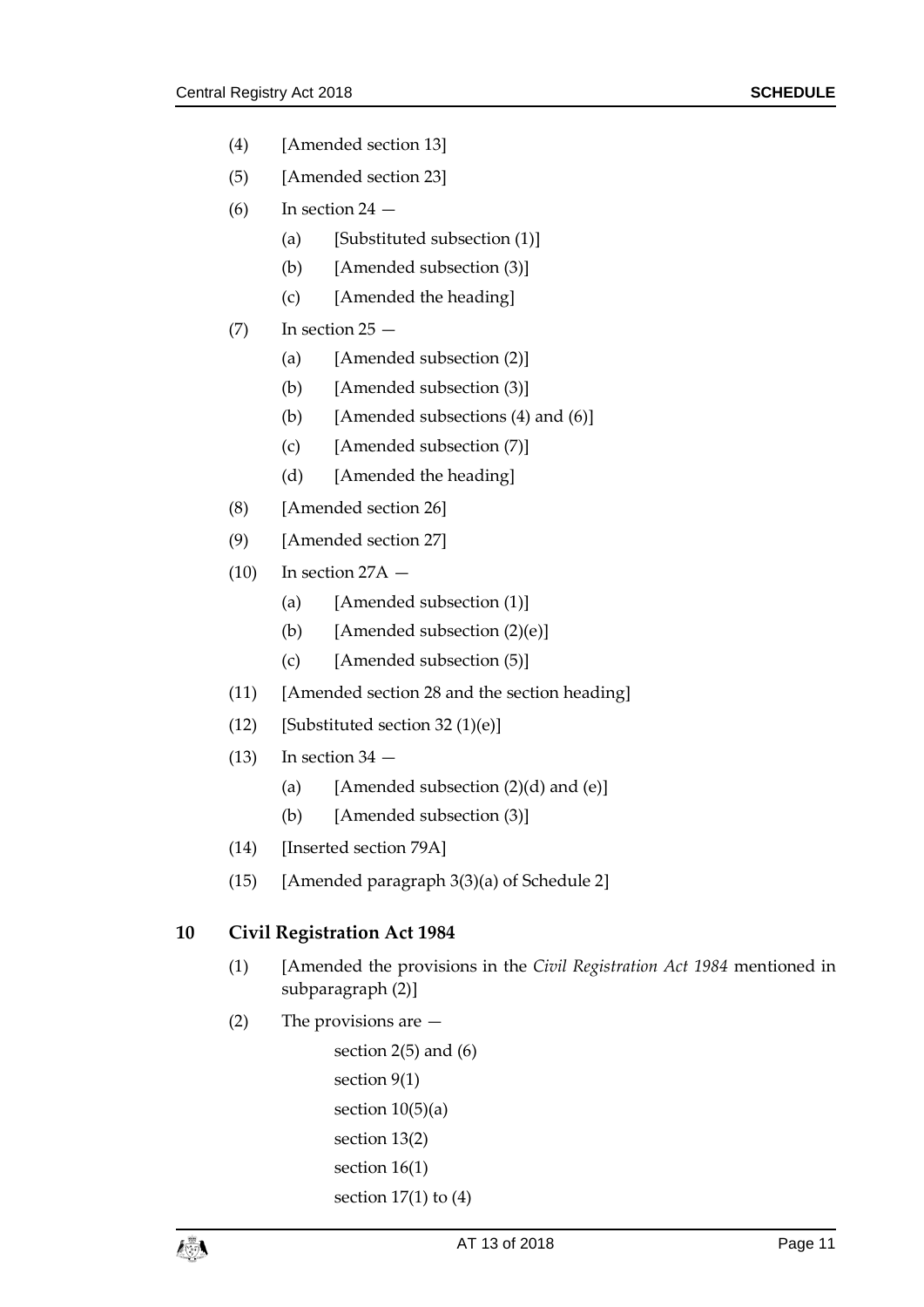section 23 section 24(3) section 31 section 32 section 36(3) section 37 section 38(4), (5) and (7) section 40(d) Schedule 2, paragraph 2(2)

- (3) [Amended section 3(4)]
- (4) [Substituted section 17A]
- (5) [Substituted section 33]
- (6) [Substituted section 34]
- (7) [Substituted section 35]
- (8) [Substituted section  $36(1)$  and inserted subsection  $(1A)$ ]
- $(9)$  In section 38
	- (a) [Substituted subsections  $(2)$  and  $(3)$ ]
	- (b) [Amended subsection (7)]
- (10) [Amended section 43(1)]
- (11) [Amended section 44]

#### **11 Commissioners for Oaths Act 1962**

[Substituted section 2 of the *Commissioners for Oaths Act 1962*]

#### **12 Companies Act 1961**

[Amended section 2(1) of the *Companies Act 1961*]

#### **13 Companies Act 2006**

- (1) The *Companies Act 2006* is amended as follows.
- (2) [Substituted section 205(1)]
- (3) [Amended section 218]

#### **14 Conveyancing Act 1922**

[Amended section 3(6) of the *Conveyancing Act 1922*]

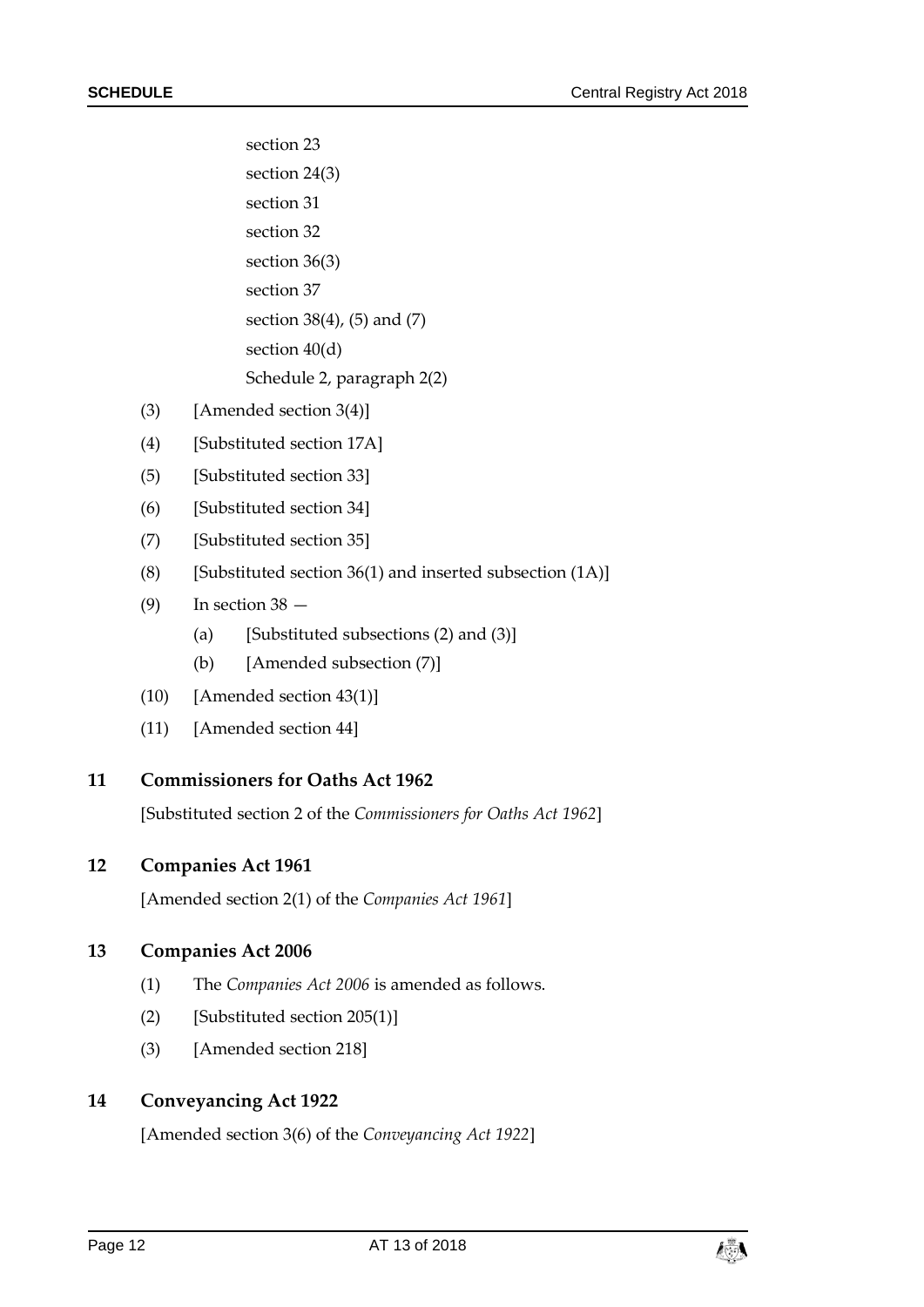#### **15 Copyright Act 1991**

[Amended section 49 of the *Copyright Act 1991*]

#### **16 Copyright (Amendment) Act 1999**

[Amended paragraph 5 of Schedule 1 to the *Copyright (Amendment) Act 1999*]

#### **17 Council of Ministers Act 1990**

[Amended sections 2(4) and 3(4) of the *Council of Ministers Act 1990*]

#### **18 Criminal Code (Informations) Act 1920**

Substituted rule 13 of the Information Rules set out in Schedule 1 to the *Criminal Code (Informations) Act 1920*]

#### **19 Criminal Justice Act 2001**

[Amended paragraphs 3(4) and 4(1) of Schedule 5 to the *Criminal Justice Act 2001*]

#### **20 Criminal Law Act 1981**

[Amended paragraphs 15 and 21 of Schedule 3 to the *Criminal Law Act 1981*]

#### **21 Custody Act 1995**

[Amended paragraph 4(2)(b) of Schedule 1 to the *Custody Act 1995*]

#### **22 Customary Laws Act 1577**

[Inserted section 32A of the *Customary Laws Act 1577*]

#### **23 Financial Provisions and Currency Act 2011**

- (1) The *Financial Provisions and Currency Act 2011* is amended as follows.
- (2) At the place in the Act specified in column 1 of the table below insert the cross-heading in column 2.

| Before    | insert                                   |
|-----------|------------------------------------------|
| Section 1 | Introduction                             |
| Section 3 | <b>Financial provision by Government</b> |
|           | authorities                              |
| Section 9 | Currencu                                 |

(3) After section 8 insert —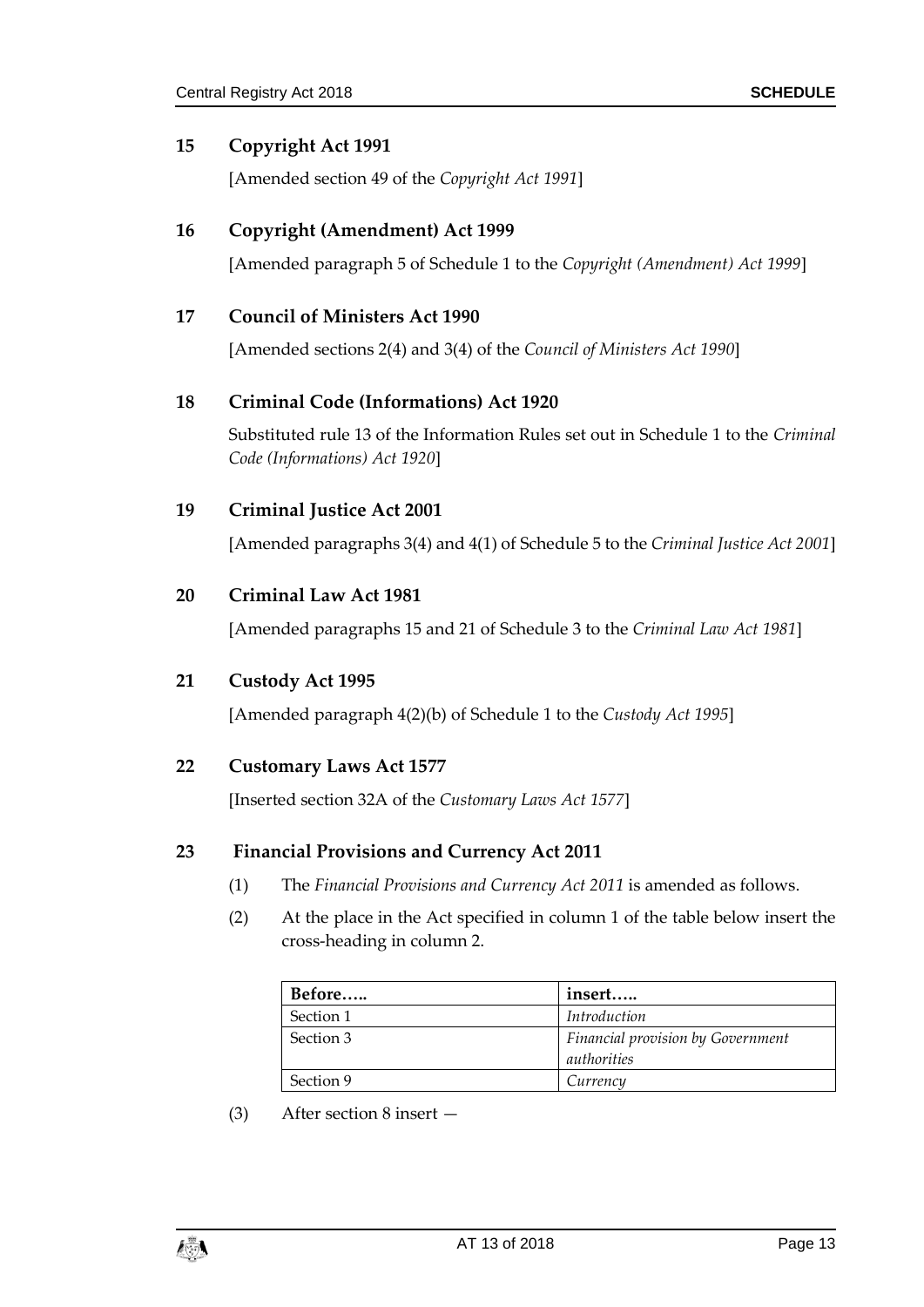| <b>S</b> Compensation for criminal injuries |                                            |                                                                                                                                                                      |  |  |  |
|---------------------------------------------|--------------------------------------------|----------------------------------------------------------------------------------------------------------------------------------------------------------------------|--|--|--|
| 8A                                          | Compensation for criminal injuries         |                                                                                                                                                                      |  |  |  |
|                                             | (1)                                        | The Treasury must make a scheme for the making of payments by<br>the Treasury of compensation to, or in respect of, persons who have<br>sustained criminal injuries. |  |  |  |
|                                             |                                            | Tynwald procedure for a scheme under this subsection $-$ approval<br>required                                                                                        |  |  |  |
|                                             | (2)                                        | In this section and sections 8B and 8C, -                                                                                                                            |  |  |  |
|                                             |                                            | "the Scheme" means the scheme made under subsection $(1)$ ;<br>(a)                                                                                                   |  |  |  |
|                                             |                                            | "award" means an award of compensation made in<br>(b)<br>accordance with the provisions of the Scheme;                                                               |  |  |  |
|                                             |                                            | "compensation" means compensation payable under an<br>(c)<br>award;                                                                                                  |  |  |  |
|                                             |                                            | (d) "specified" means specified in the Scheme;                                                                                                                       |  |  |  |
|                                             |                                            | (e)<br>"criminal injury", "loss of earnings" and "special<br>expenses" have such meaning as may be specified.                                                        |  |  |  |
|                                             | (3)                                        | The Scheme must include provision specifying, -                                                                                                                      |  |  |  |
|                                             |                                            | the circumstances in which awards of compensation under<br>(a)<br>the scheme may be made;                                                                            |  |  |  |
|                                             |                                            | (b)<br>how any amount of compensation is to be calculated;                                                                                                           |  |  |  |
|                                             |                                            | (b)<br>the categories of person to whom awards may be made;                                                                                                          |  |  |  |
|                                             |                                            | when, how and by whom decisions about claims for awards<br>(c)<br>("award decisions") are to be made;                                                                |  |  |  |
|                                             |                                            | (d)<br>when, how and by whom an award decision may be<br>reviewed; and                                                                                               |  |  |  |
|                                             |                                            | when, how and to whom an appeal against an award<br>(e)<br>decision may be brought.                                                                                  |  |  |  |
|                                             | (4)<br>The Scheme may include provision, - |                                                                                                                                                                      |  |  |  |
|                                             |                                            | (a)<br>as to the circumstances in which an award may be withheld<br>or the amount of compensation reduced;                                                           |  |  |  |
|                                             |                                            | (b)<br>for an award to be made subject to conditions;                                                                                                                |  |  |  |
|                                             |                                            | (c)<br>for the whole or any part of any compensation to be<br>repayable in specified circumstances;                                                                  |  |  |  |
|                                             |                                            | (d)<br>for compensation to be held subject to trusts, in such cases<br>as may be determined in accordance with the Scheme;                                           |  |  |  |
|                                             |                                            | (e)<br>requiring claims under the Scheme to be made within such<br>periods as may be specified by the Scheme; and                                                    |  |  |  |
|                                             |                                            | (f)<br>imposing other time limits.                                                                                                                                   |  |  |  |

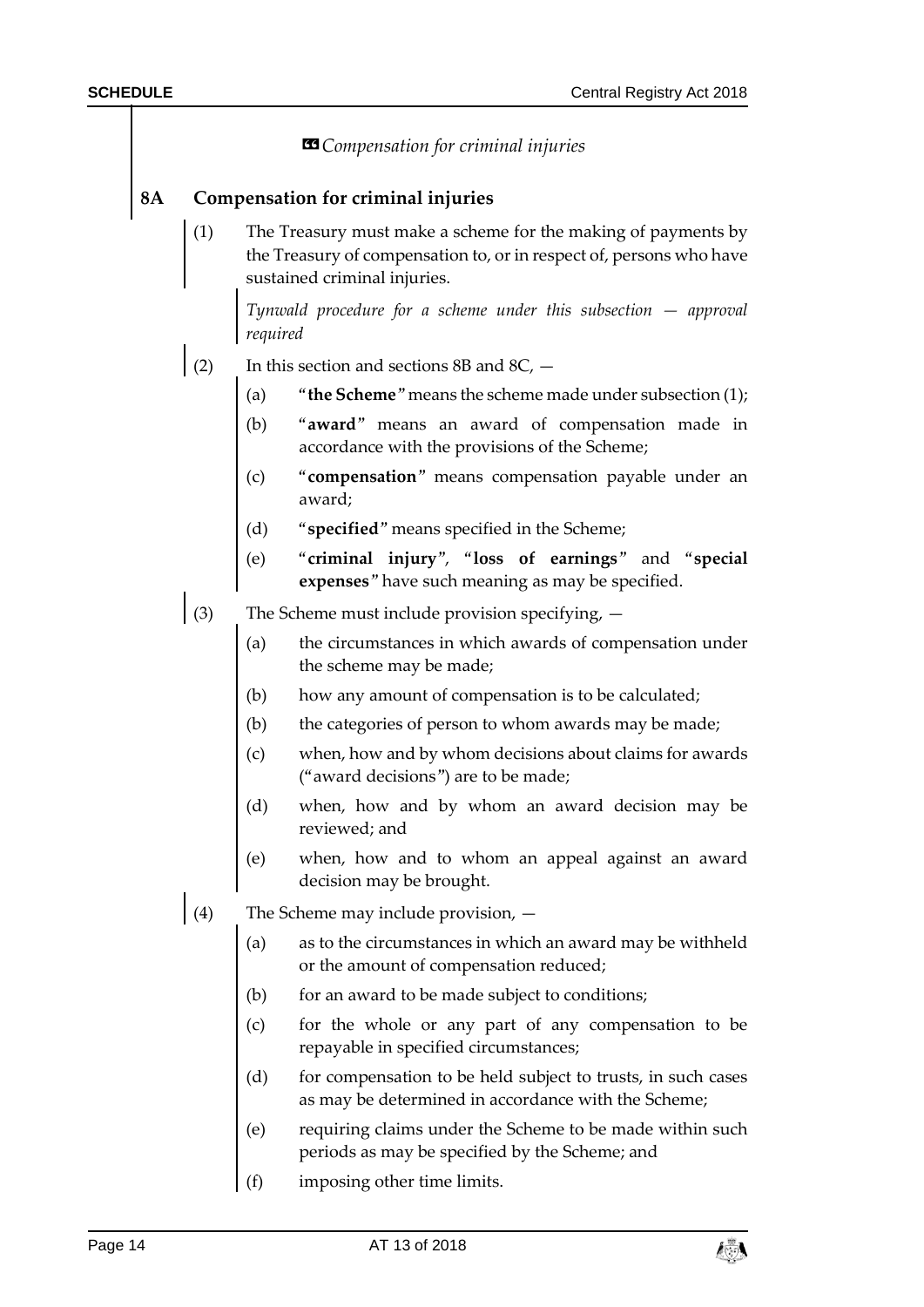(5) Any sum which falls to be repaid by virtue of provision under subsection (4)(c) is recoverable as a debt due to the Treasury.

#### **8B Basis on which compensation is to be calculated**

- (1) The amount of compensation payable under an award shall be determined in accordance with the provisions of the Scheme.
- (2) The Scheme must include provision for,
	- (a) a standard amount of compensation, determined by reference to the nature of the injury;
	- (b) in such cases as may be specified, an additional amount of compensation calculated with respect to loss of earnings;
	- (c) in such cases as may be specified, an additional amount of compensation calculated with respect to special expenses; and
	- (d) in cases of fatal injury, such additional amounts as may be specified or otherwise determined in accordance with the Scheme.
- (3) Provision shall be made for the standard amount to be determined, —
	- (a) in accordance with a table ("**the Tariff**") prepared by the Treasury as part of the Scheme and such other provisions of the Scheme as may be relevant; or
	- (b) where no provision is made in the Tariff with respect to the injury in question, in accordance with such provisions of the Scheme as may be relevant.
- (4) The Tariff shall show, in respect of each description of injury mentioned in the Tariff, the standard amount of compensation payable in respect of that description of injury.
- (5) An injury may be described in the Tariff in such a way, including by reference to the nature of the injury, its severity or the circumstances in which it was sustained, as the Treasury considers appropriate.
- (6) The Treasury may at any time alter the Tariff,
	- (a) by adding to the descriptions of injury mentioned there;
	- (b) by removing a description of injury;
	- (c) by increasing or reducing the amount shown as the standard amount of compensation payable in respect of a particular description of injury; or
	- (d) in such other way as the Treasury considers appropriate.
- (7) The Scheme may,  $-$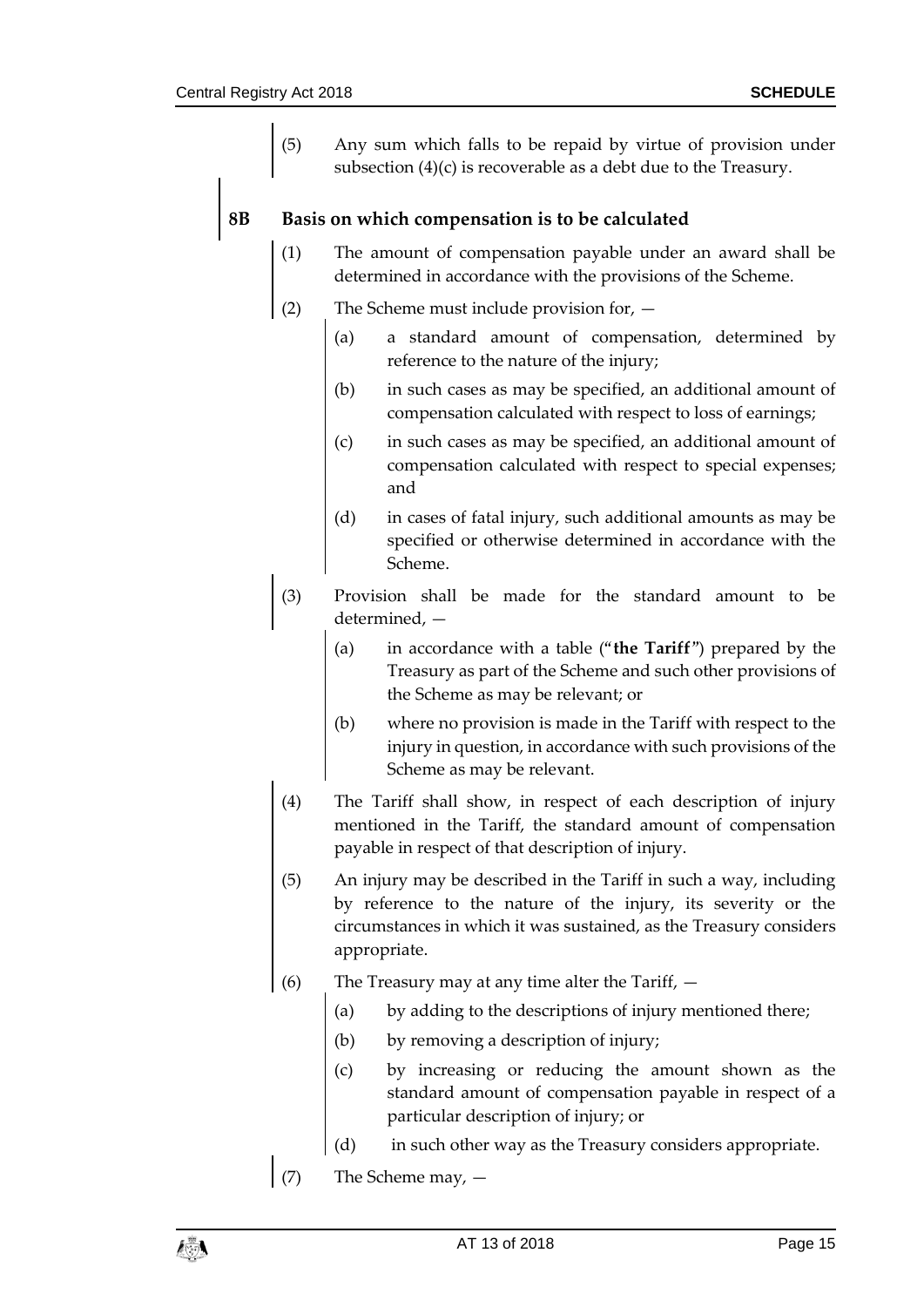- (a) provide for amounts of compensation not to exceed such maximum amounts as may be specified;
- (b) include such transitional provision with respect to any alteration of its provisions relating to compensation as the Treasury considers appropriate.

## **8C Inalienability of awards**

- (1) Every assignment of, or charge on, an award under section 8A and every agreement to assign or charge an award shall be void.
- (2) On the bankruptcy of a person ("P") in whose favour an award is made, the award shall not pass to any trustee or other person acting on behalf of P's creditors. $\boldsymbol{\mathsf{E}}$ .

#### **24 Flood Risk Management Act 2013**

[Amended sections 15(4), 32(1) and 50(1) of the *Flood Risk Management Act 2013*]

#### **25 Gender Recognition Act 2009**

- (1) The *Gender Recognition Act 2009* is amended as follows.
- $(2)$  In section  $12(4)$ 
	- (a) [Amended paragraph (g)]
	- (b) [Amended paragraph (h)]
	- (c) [Substituted paragraph (i)]
	- (d) [Inserted words after paragraph (l)]
- (3) In Schedule 1
	- (a) [Amended paragraph 1(1) and (2); paragraph 2(1)(b), (2), (4), (5) and  $(6)$ ; paragraph  $3(1)$ ; paragraph  $6(2)(a)$  and  $(3)$ ; paragraph 7(3); paragraph  $8(1)$  and (3) and paragraph  $9(2)$ , (3) and (4)]
	- (b) [Amended paragraph  $1(1)$  and  $3(1)$ ]
	- (c) [Amended paragraph  $2(6)$ ]

#### **26 General Registry Act 1965**

- (1) The *General Registry Act 1965* is amended as follows.
- *(2)* [Substituted section 1]
- (3) [Repealed section  $4(3)$  and  $(4)$ ]

#### **27 Government Departments Act 1987**

[Amended paragraph 4(3) of Schedule 2 to the *Government Departments Act 1987*]

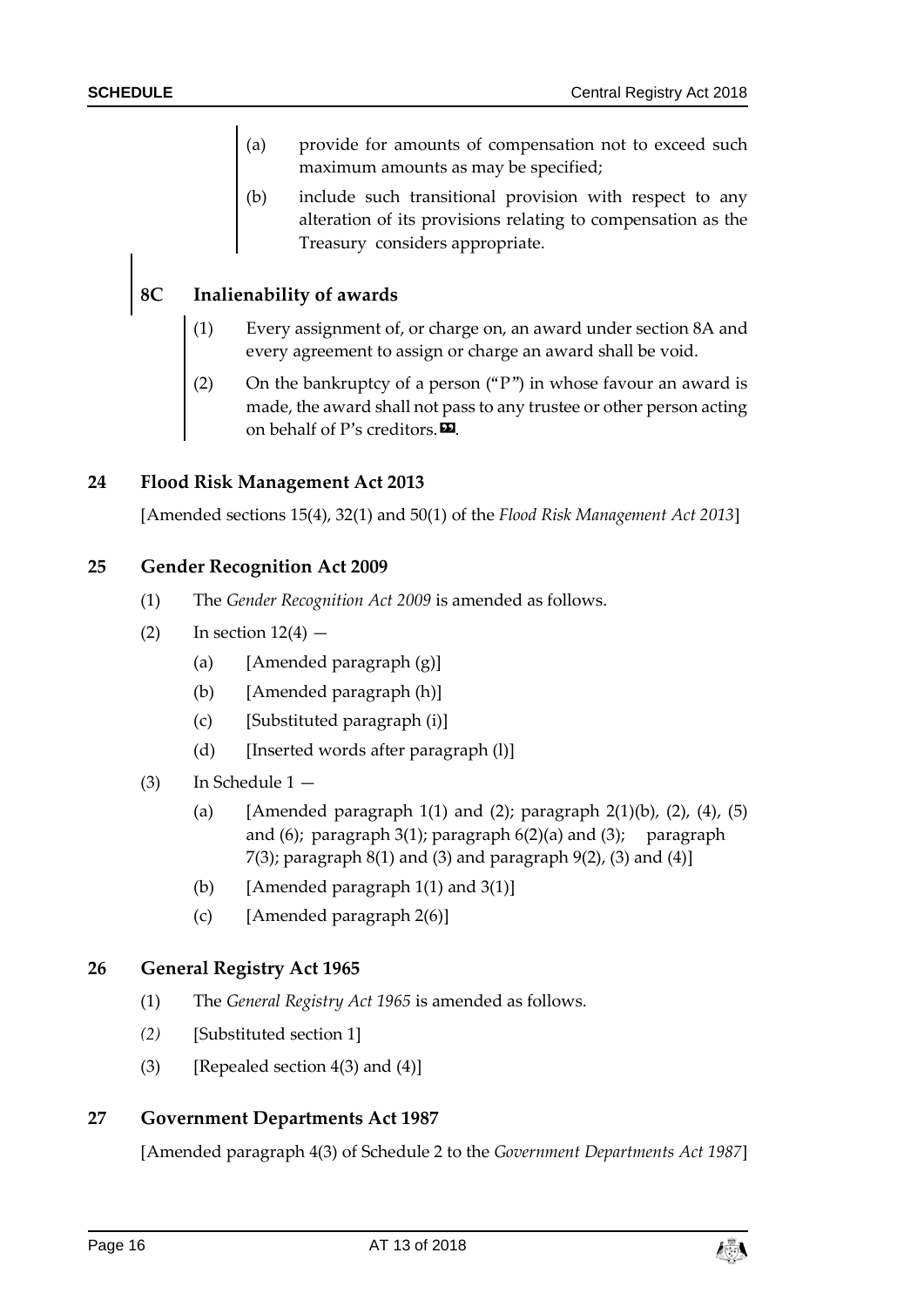#### **28 Highways Act 1986**

- (1) In section 92 of the *Highways Act 1986*,
	- (a) [Amended subsection (1)]
	- (b) [Amended subsection (7)]
- (2) Anything certified before the coming into operation of this paragraph under section 92(7) of the *Highways Act 1986* as it stood immediately before that time is receivable in evidence to the same extent as it would have been had this paragraph not been enacted.

#### **29 Housing (Miscellaneous Provisions) Act 2011**

- (1) The *Housing (Miscellaneous Provisions) Act 2011* is amended as follows.
- (2) [Amended sections  $20(4)$  and  $31(4)$ ]

#### **30 Industrial and Building Societies Act 1892**

[Amended section 24A(1) of the *Industrial and Building Societies Act 1892*]

#### **31 International Criminal Court 2003**

[Amended paragraph 7(2) of Schedule 6 to the *International Criminal Court Act 2003*]

#### **32 Interpretation Act 2015**

[Amended the Schedule to the Interpretation Act 2015 by inserting definitions for "the Central Registry", "the Principal Registry" and "the Registrar General" and omitted the note to the definition of "General Registry"]

#### **33 Land Registration Act 1982**

- (1) The *Land Registration Act 1982* is amended as follows.
- (2) [Substituted section 1]
- (3) [Amended section 2(1)]
- (4) [Amended section 3(1)]
- $(5)$  [Inserted section 36(3)]
- (6) [Inserted section 61A]
- (7) [Amended section 68(1) and the heading]
- (8) [Substituted section 73(1) and inserted section 71(1A), (1B) and (1D)]**<sup>2</sup>**
- (9) [Amended section 77(3)]
- (10) [Substituted section 77A(6)]
- (11) [In section 79(1) substituted the definition of "the Registrar"]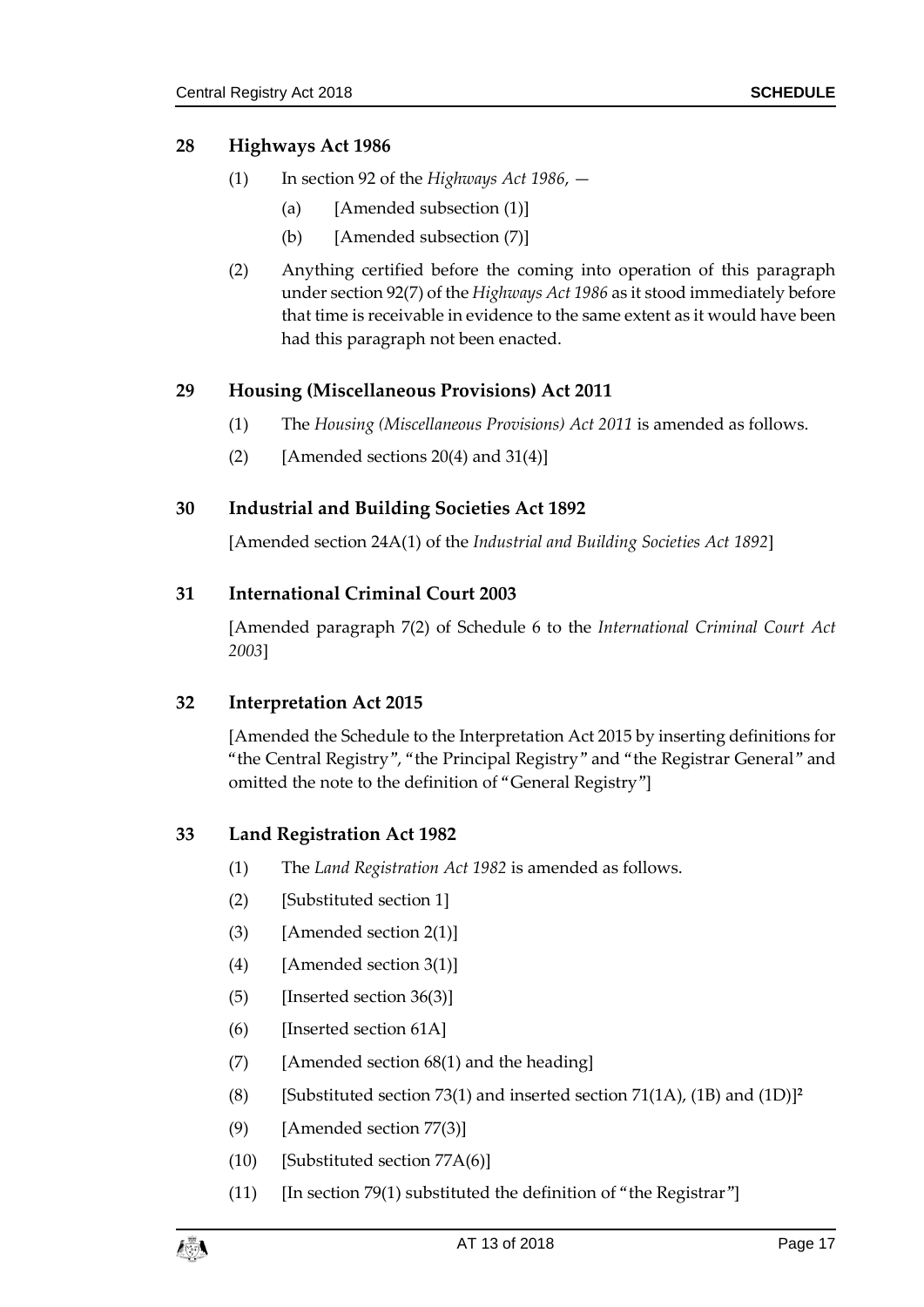- (12) [Substituted paragraph 4 of Schedule 5]
- (13) [Repealed]**<sup>3</sup>**
- (14) [Repealed] **4**

#### **34 Legal Practitioners Registration Act 1986**

- (1) The *Legal Practitioners Registration Act 1986* is amended as follows.
- (2) [Amended section 2(1), (2) and (3); section 3(3); and section  $5(1)(b)$ ]
- (3) [Amended section 5(1)]

#### **35 Legislation Act 2015**

[Amended section 42(4) of the *Legislation Act 2015*]

#### **36 Limited Liability Companies Act 1996**

[Amended section 52A(1) of the *Limited Liability Companies Act 1996*]

#### **37 Marine Infrastructure Management Act 2016**

- (1) The *Marine Infrastructure Management Act 2016* is amended as follows.
- (2) [Amended entry in row 21 column 2 of the Table in section 10]
- (3) [Amended section 39(3)]
- (4) [Amended section  $41(2)(a)$ ]
- (5) [Amended section  $42(6)(a)$ ]
- (6) [Amended section  $43(7)(a)$ ]

#### **38 Marriage Act 1984**

- (1) The *Marriage Act 1984* is amended as follows.
- (2) [Amended the following provisions –

section  $3(3)$  and  $(6)$ ; section 4C(4) section 13(1) section 20(4) section 21A(3) section 23(2) section 28 section 29(1), (2) and (3) section 29A(1), (2)(b), (4) and (5) section  $29B(2)(b)$  and  $(4)$ 

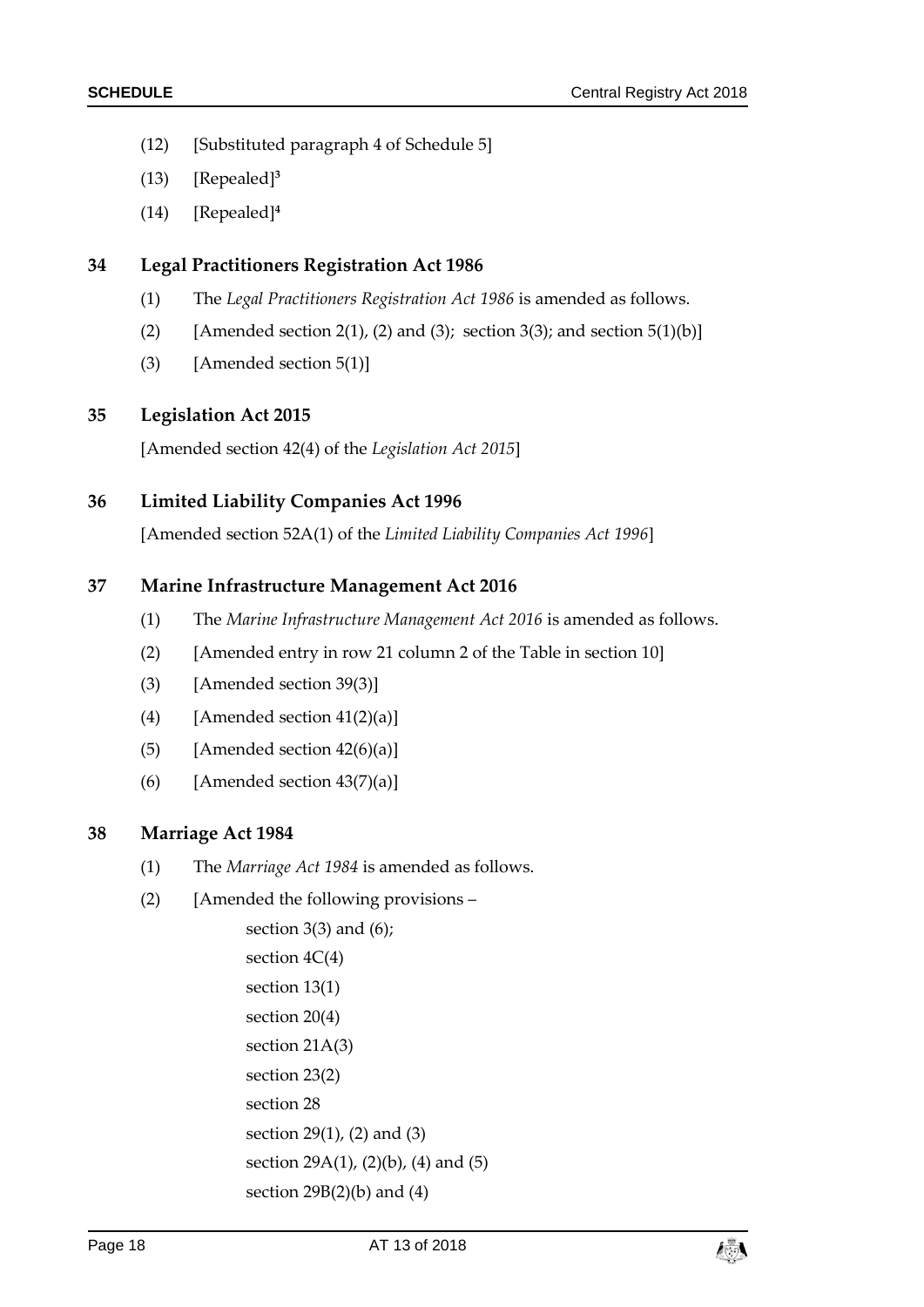section 29D(8) section 30 section 31(3B) and (5) section 32(2) section 37(6) section 41(1) section 45(1) and (2) section 47(2) section  $52(4)(c)$ section 54(4) Schedule 3, paragraph 1(2)] (3) [Amended section 3(8)] (4) [Amended section 19] (5) [Amended section  $20(3)(c)$ ] (6) [Amended section 22] (7) [Amended section 29(3)] (8) [Amended the following provisions – section  $29C(1)$  and  $(2)$ section 29D(10) section 29E(7)] (9) [Substituted section 35] (10) [Amended section 36]  $(11)$  In section  $37 -$ (a) [Amended subsection (3)] (b) [Amended subsection (5)] (c) [Substituted subsection (7)]  $(12)$  In section 38 – (a) [Amended subsection (1)] (b) [Amended subsection (2)] (c) [Substituted subsection (5), repealed subsection (6) and amended section heading] (13) [Amended heading to Part IV of the Act] (14) [Substituted section 41(2)]

- (15) [Amended section 43]
- (16) [Amended section 46]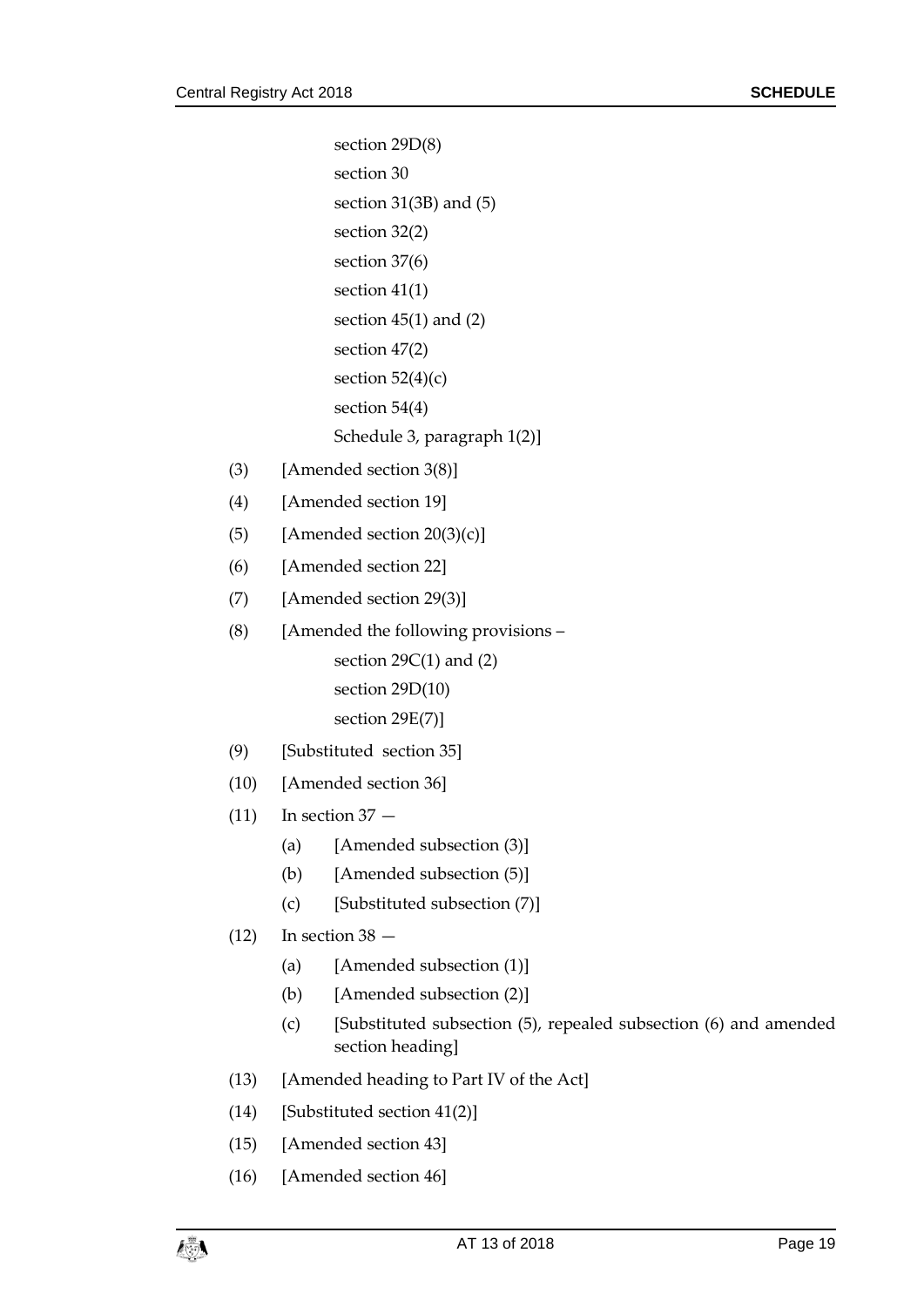- (17) [Substituted section 49]
- $(18)$  In section  $51 -$ 
	- (a) [Amended subsection (1)]
	- (b) [Inserted subsections  $(1A)$  and  $(1B)$ ]
- (19) [Amended section  $52(2)(e)$ ]
- $(20)$  In section  $55(1)$  -
	- (a) [Substituted definition of "approved"]
	- (b) [Repealed definition of "Deemster's licence"]
	- (c) [Inserted definition of "the Department"]
	- (d) [Inserted definition of "Registrar General's licence"]
- (21) [Amended paragraph 1(3) of Schedule 3]

#### **39 Matrimonial Proceedings Act 2003**

- (1) The *Matrimonial Proceedings Act 2003* is amended as follows.
- (2) In Schedule 2
	- (a) [Amended paragraph 3(2)]
	- (b) [Amended paragraph  $5(1)$  and  $(2)$ ]
- (3) [Amended paragraph  $6(1)$ ]

#### **40 Mineral Workings (Offshore Installations) (Isle of Man) Act 1974**

[Amended paragraph 12 of the Schedule to the *Mineral Workings (Offshore Installations) (Isle of Man) Act 1974*]

#### **41 NatWest International Trust Corporation (Isle of Man) Act 1990**

- (1) [Repealed section 7 of the *NatWest International Trust Corporation (Isle of Man) Act 1990*]
- (2) For the sake of clarity, the repeal does not revive of either of the existing companies (within the meaning of section 9 of that Act).

#### **42 Newspapers Act 1846**

[Repealed the *Newspapers Act 1846*]

#### **43 Partnership Act 1909**

[Amended section 60(1) of the *Partnership Act 1909*]

#### **44 Performers' Protection Act 1996**

[Amended paragraph 10 of Schedule 1 to the *Performers' Protection Act 1996*]

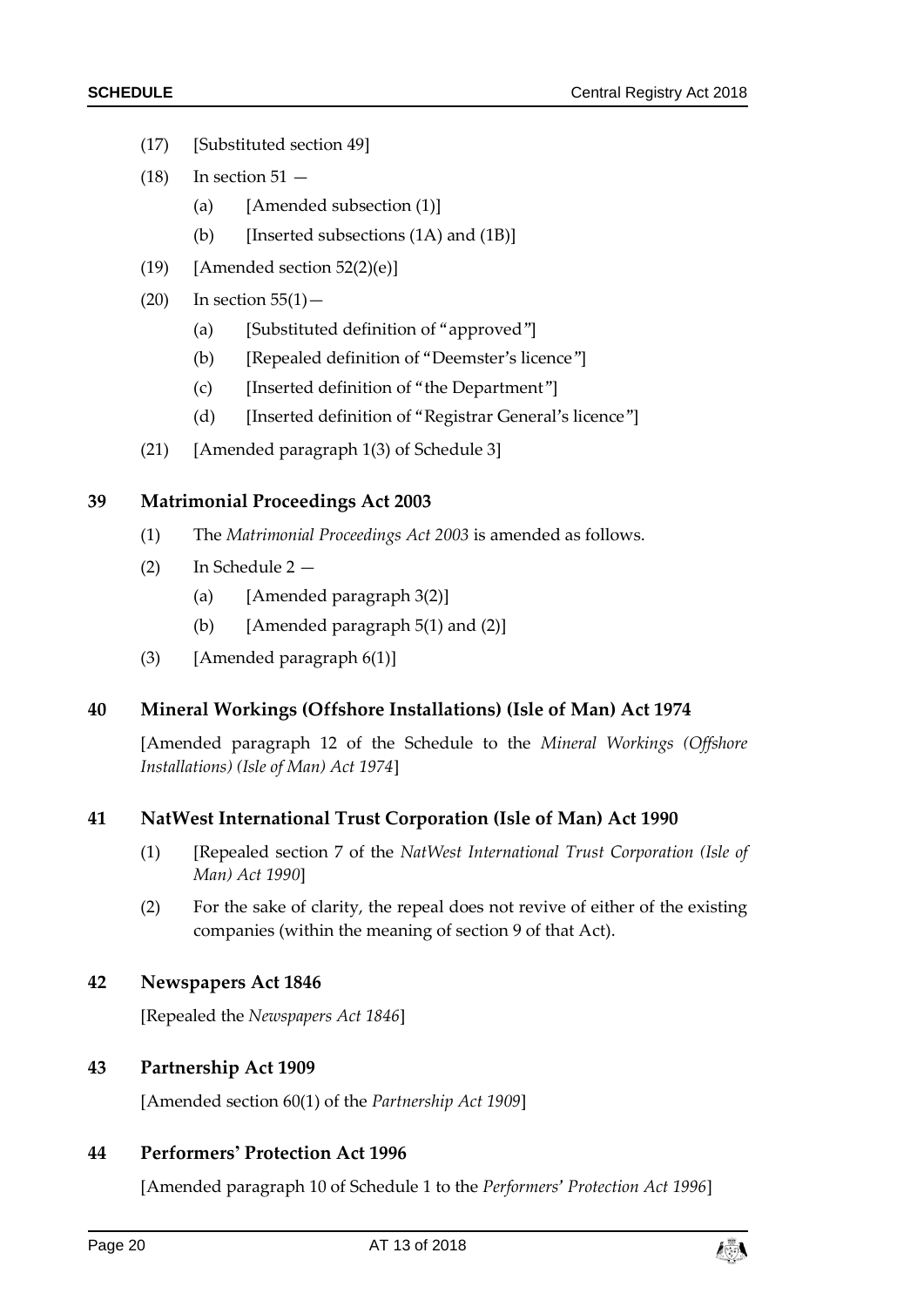#### **45 Perjury Act 1952**

[Amended section 3(4) of the *Perjury Act 1952*]

#### **46 Personal Liability (Ministers, Members and Officers) Act 2007**

[Inserted section 3(2)(ja) in the *Personal Liability (Ministers, Members and Officers) Act 2007*]

#### **47 Proceeds of Crime Act 2008**

[Amended section 15(2) and (3) of the *Proceeds of Crime Act 2008*]

#### **48 Public Records Act 1999**

- (1) The *Public Records Act 1999* is amended as follows.
- (2) [Substituted section 1]
- (3) [Amended the following provisions
	- section 3(1)(b), (2), (3), (6), (7)(a), (8) and (10) section 4(1), (3), (7) and (8) section  $5(2)(a)$ section 7(1)]
- $(4)$  In section 4,  $-$ 
	- (a) [Substituted subsection  $(2)$  and inserted subsection  $(2A)$ ]
	- (b) [Amended subsection (5)]
- $(5)$  In section  $6, -$ 
	- (a) [Substituted subsections  $(1)$  and  $(2)$ ]
	- (b) [Repealed subsection (5)]

[Amended the heading to section 6 in consequence of the amendment made by paragraph (a)]

(6) [Repealed section 9(3)]

#### **49 Registration of Deeds Act 1961**

- (1) The *Registration of Deeds Act 1961* is amended as follows.
- (2) [Substituted section 5]
- (3) [Repealed section 6]
- (4) [Amended section 9 heading]
- (5) [Amended section 10]
- $(6)$  In section  $13 -$ 
	- (a) [Amended subsection (1)]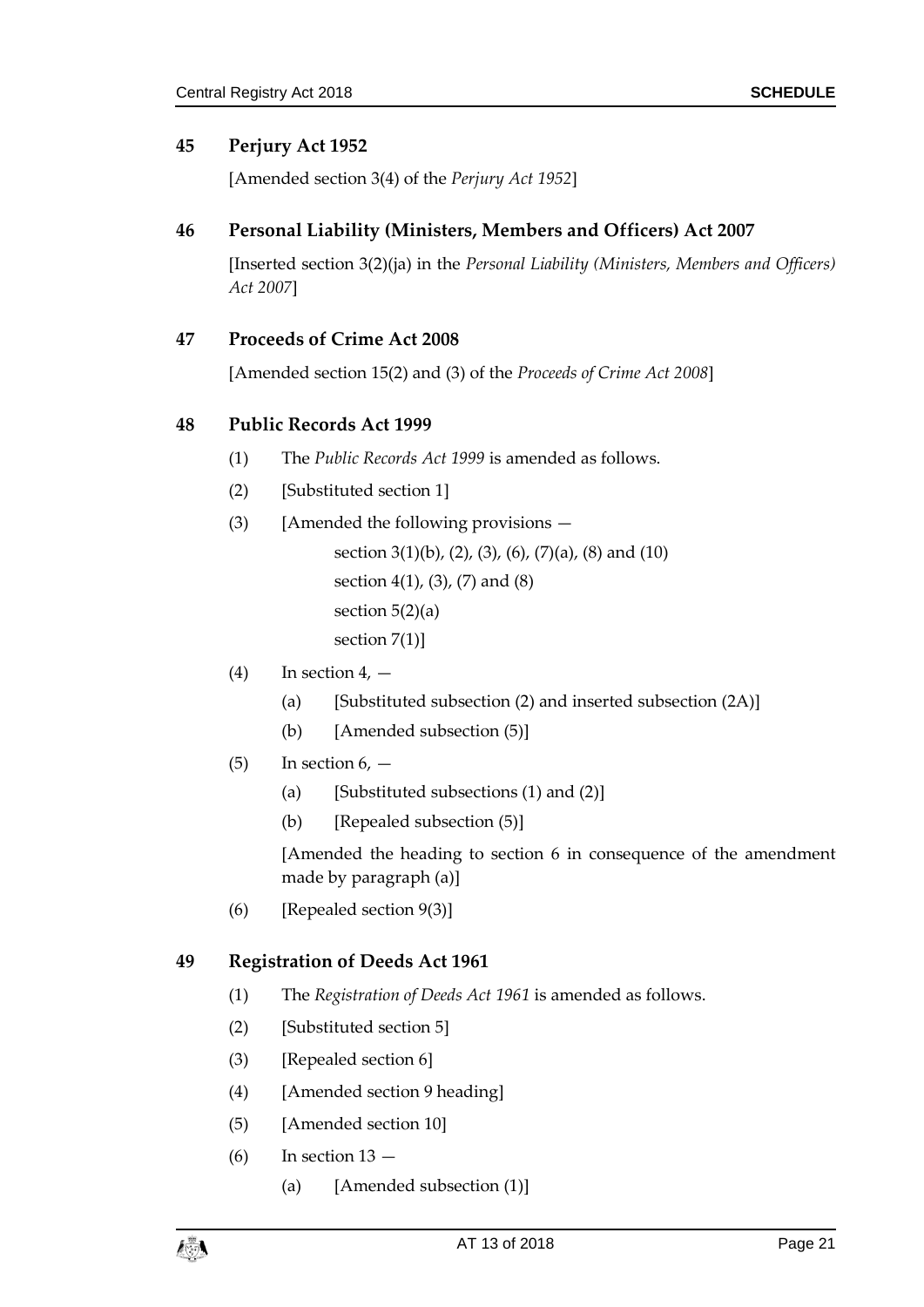- (b) [Amended subsection (3)]
- (c) [Amended subsection (5)]
- (d) [Amended subsection (7)]
- (7) [Substituted section 14]
- $(8)$  In section  $15 -$ 
	- (a) [Renumbered existing text as subsection  $(1)$ ]
	- (b) [Amended new subsection (1)]
	- (c) [Inserted subsection (2)]
	- (d) [Amended section heading]
- $(9)$  In section  $16-$ 
	- (a) [Amended subsection (1)]
	- (b) [Amended subsection (4)]
- (10) [Substituted section 17(1) and inserted subsections (1A) and (1B)]
- (11) [Amended section 27(2)]
- (12) [Substituted section 43]
- (13) [Substituted section 44]
- (14) [Repealed section 46]
- (15) [Amended section 48]
- $(16)$  In section  $49 -$ 
	- (a) [Substituted introductory words]
	- (b) [Amended definition of "Deeds Register"]
	- (c) [Substituted definition of "Deeds Registry"]
	- (d) [Substituted definition of "enrolled"]
	- (e) [Inserted definitions of "Grantee's Index" and "Grantor's Index"]
	- (f) [Substituted definition of "judgment"]
	- (g) [Repealed definition of "land"]
	- (h) [Inserted definition of "Probate Registry"]
	- (i) [Substituted definitions of "recorded", registered" and "Registrar"]

#### **50 Representation of the People Act 1995**

- (1) The *Representation of the People Act 1995* is amended as follows.
- (2) [Amended the following provisions,  $-$ 
	- (a) section 10D(3)
	- (b) section  $10L(1)$  and  $(2)$
	- (c) section  $11A(2)$  and  $(3)$

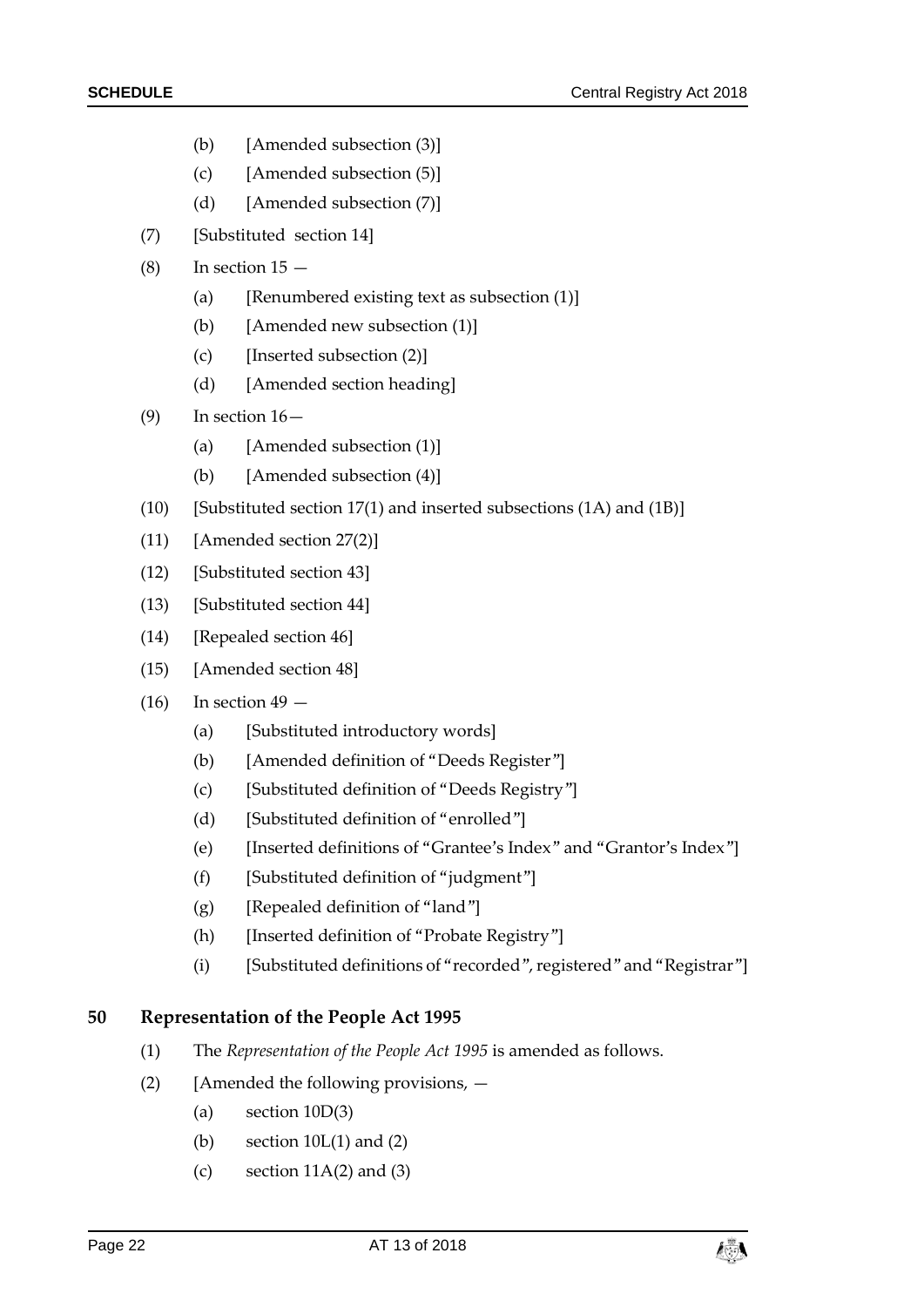- (d) section  $14(1)(e)$
- (e) section  $20D(4)(b)$  and  $(5)$ ]
- (3) [Amended the following provisions,
	- (a) section  $11A(3)$
	- (b) section  $14(1)(e)$ ]

#### **51 Residence Act 2001**

[Amended section 7(1) of the *Residence Act 2001*]

#### **52 Trade Unions Act 1991**

[Amended the following provisions of the *Trade Unions Act 1991*—

section 2(1), (3), (6), (7) and (8) section  $2A(1)$ ,  $(2)$  and  $(4)$ section 3(1) section 4(1) and (2) section 5(1), (2A) and (3) section 6(2) section  $7(1)(b)$ Schedule 2 paragraph 2]

#### **53 Wills Act 1985**

- (1) The *Wills Act 1985* is amended as follows.
- (2) In section  $26 -$ 
	- (a) [Amended subsection (1)]
	- (b) [Amended subsection (3)]
- $(3)$  In section  $27 -$ 
	- (a) [Amended subsection (1)]
	- (b) [Amended subsections  $(1)(d)$  and  $(2)$ ]